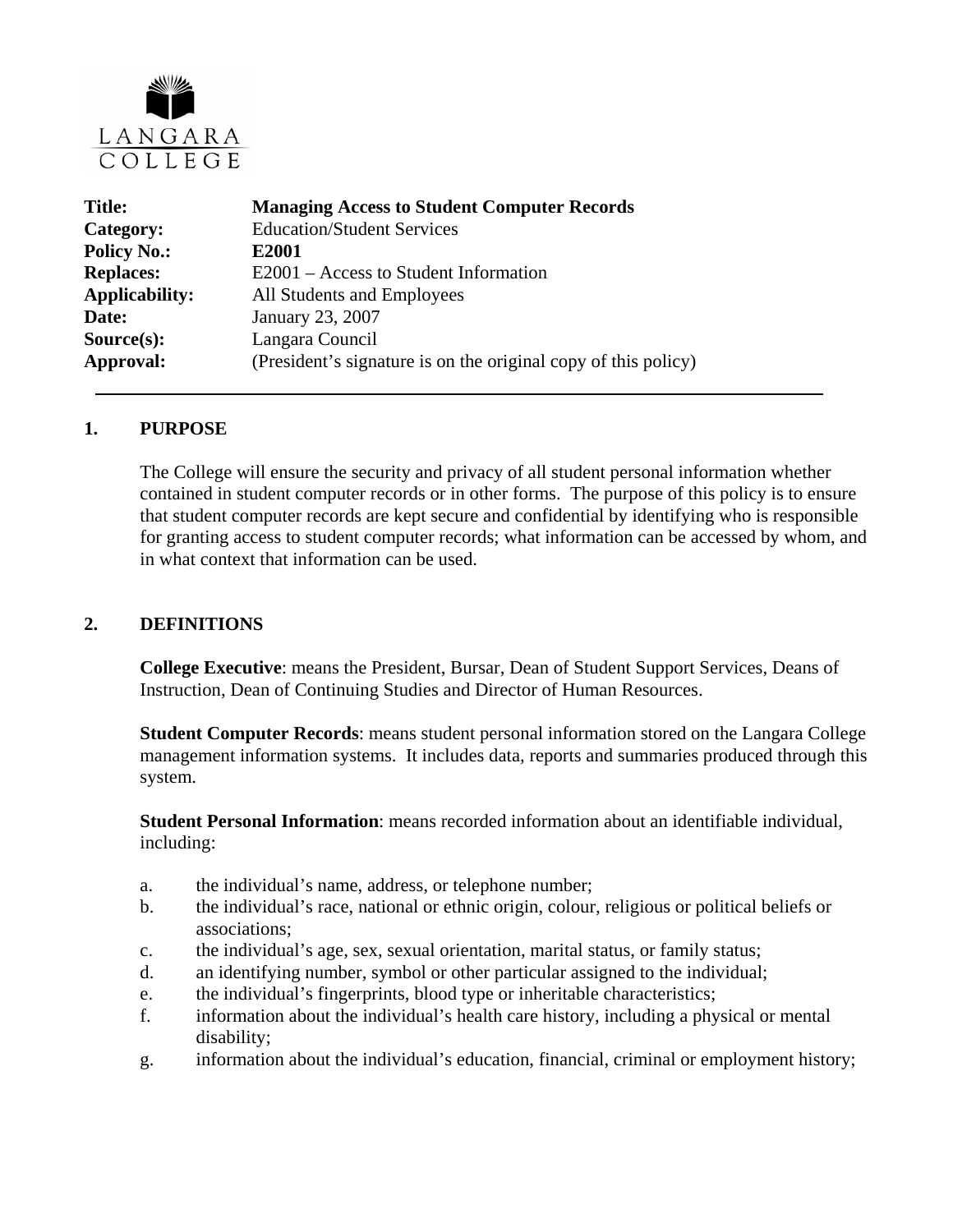- h. anyone else's opinions about the individual; and
- i. the individual's personal views or opinions, except if they are about someone else.

## **3. AUTHORITY**

#### **3.1 Related Acts and Regulations**

[B.C. College and Institute Act](http://www.qp.gov.bc.ca/statreg/stat/C/96052_01.htm) [B.C. Freedom of Information and Protection of Privacy Act](http://www.qp.gov.bc.ca/statreg/stat/F/96165_01.htm)

### **3.2 Related Policies**

[Access to Information](http://www.langara.bc.ca/policies/A3001.pdf)  [Code of Conduct](http://www.langara.bc.ca/policies/B3002.pdf) [Computer and Computing System Use](http://www.langara.bc.ca/policies/B5002.pdf) [Conflict of Interest](http://www.langara.bc.ca/policies/B3003.pdf) [Electronic Communication](http://www.langara.bc.ca/policies/B4002.pdf) [Mass and Constituent-Wide Communications](http://www.langara.bc.ca/policies/B4005.pdf)

## **4. RELATIONSHIPS WITH COLLECTIVE AGREEMENTS**

Not applicable.

# **5. POLICY**

- 5.1 The College will grant access to student computer records to employees to the extent necessary to fulfil their job duties.
- 5.2 Employees who receive or have access to student computer records as a result of College related work are expected to use appropriate practices to ensure that this information remains secure and confidential.
- 5.3 Employees who have access to student computer records as a result of College related work will use such information for College purposes only as authorized by their senior administrator.
- 5.4 The Director of Information and Computing Services (ICS) is responsible for determining which employees in the ICS department have access to student computer records. Where ICS employees are technically able to access student computer records, they will do so only when authorized by the Director.
- 5.5 The College will ensure that all students are informed of the purpose for which their personal information is collected and that it will be used in accordance with section 26 and section 34 of the Freedom of Information and Protection of Privacy Act.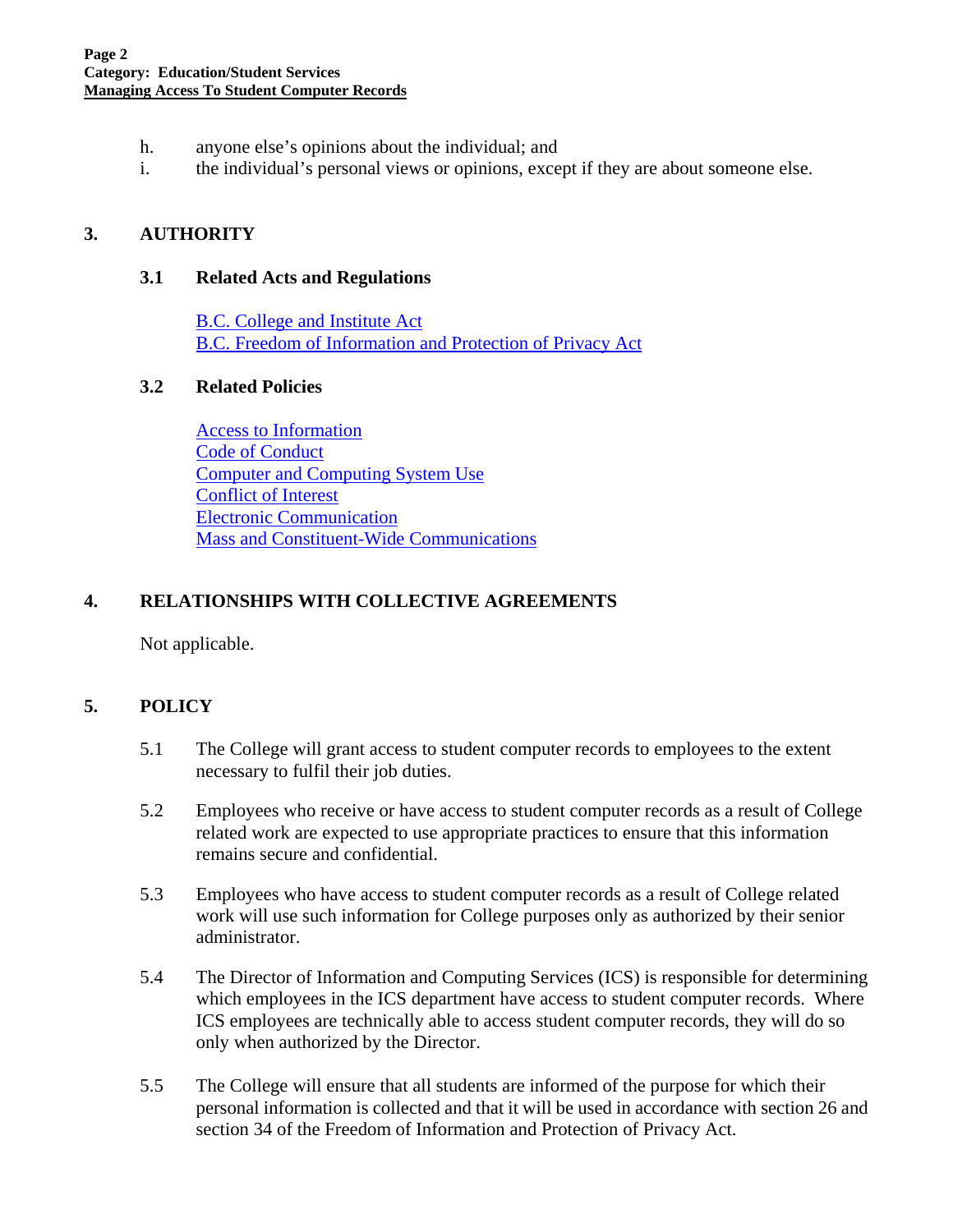5.6 Student personal information is collected for purposes of admission, registration, maintenance of the official academic record and other decisions on students' academic status. The College can use student personal information to communicate with the student relative to changes in college facility operations or situations regarding their academic status.

 Student personal information may also be utilized for purposes of College research where individual students are not identified.

- 5.7 Employees must report any unauthorized access or misuse of student computer records, or other violation of this policy to the Director of Freedom of Information and Protection of Privacy.
- 5.8 The Director of Information and Computing Services under the direction of a College executive member may provide access to the student computer record system to College employees investigating academic or conduct allegations when there are reasonable grounds to believe that a violation of law, a significant breach of College policy or an emergency health and safety condition may exist.
- 5.9 In exceptional circumstances, employees who do not normally require access to student computer records in the course of their job duties may, upon request, obtain or have access to specific student computer records for special purposes. Requests will be considered by the following individuals, who will determine whether to grant the request, and if granted, the degree of access to be given to the requestor.
	- a. For access to Regular Studies Student Records the Registrar in consultation with the Director of Freedom of Information and Protection of Privacy.
	- b. For access to Continuing Studies Student Records the Manager of Administrative Services, Continuing Studies in consultation with the Director of Freedom of Information and Protection of Privacy.

# **6. GUIDELINES/STANDARDS**

Not applicable.

## **7. EXCEPTIONS**

Not applicable.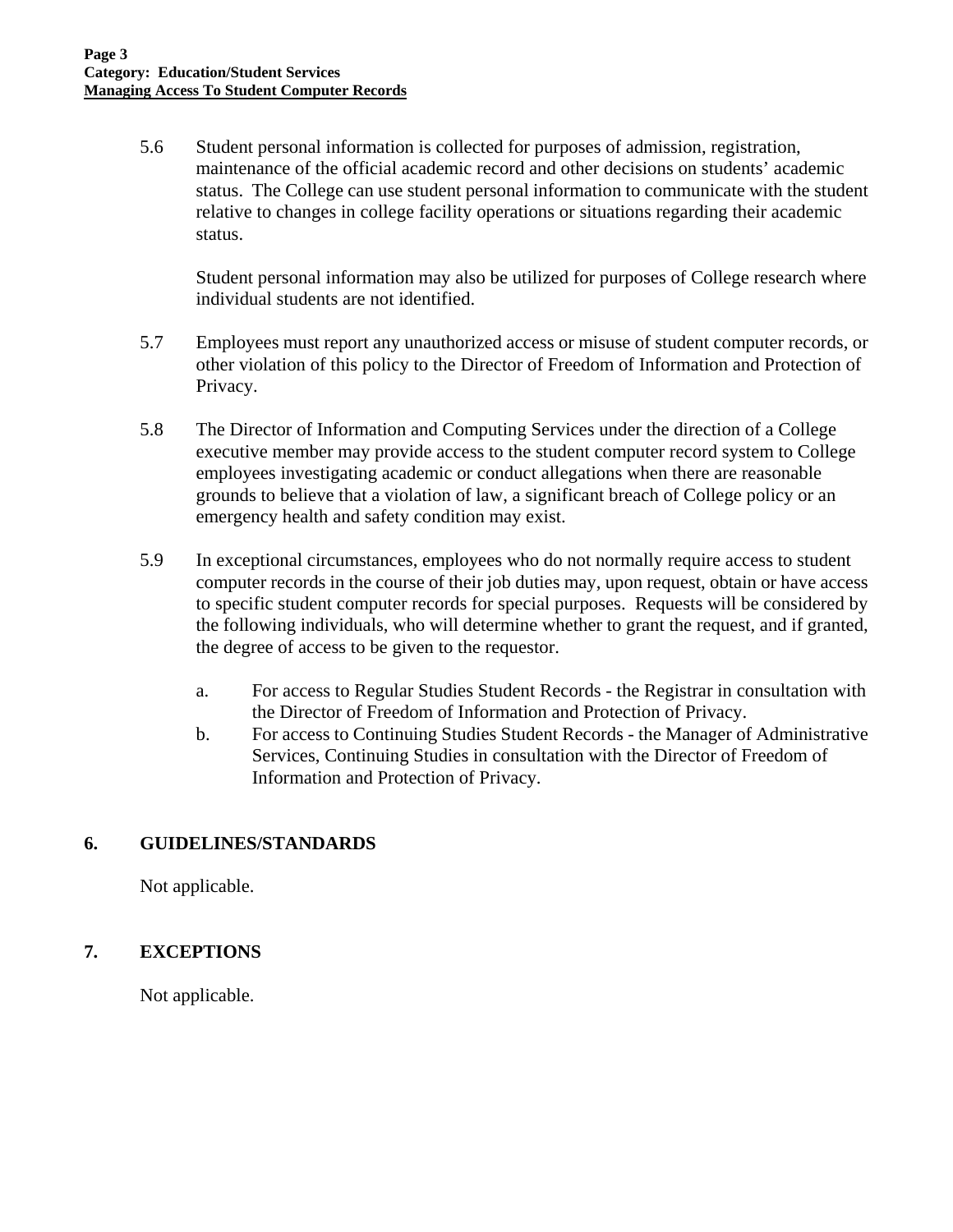### **8. PROCEDURES**

- 8.1 The current employee protocols for accessing the student computer records will stay in effect until a College executive member, in consultation with the authority in 5.9, recommends that authority grant a new level of access for an individual or a group of individuals. That authority will inform ICS of the change.
- 8.2 The Director of Information and Computing Services will maintain a list of authorized individuals and their level of access to student computer records.

## **9. INQUIRIES**

For further information regarding this policy, please contact the Dean of Student Support Services.

## **10. APPENDICES**

Appendix 1: Request for Temporary/Limited Access to Student Computer Records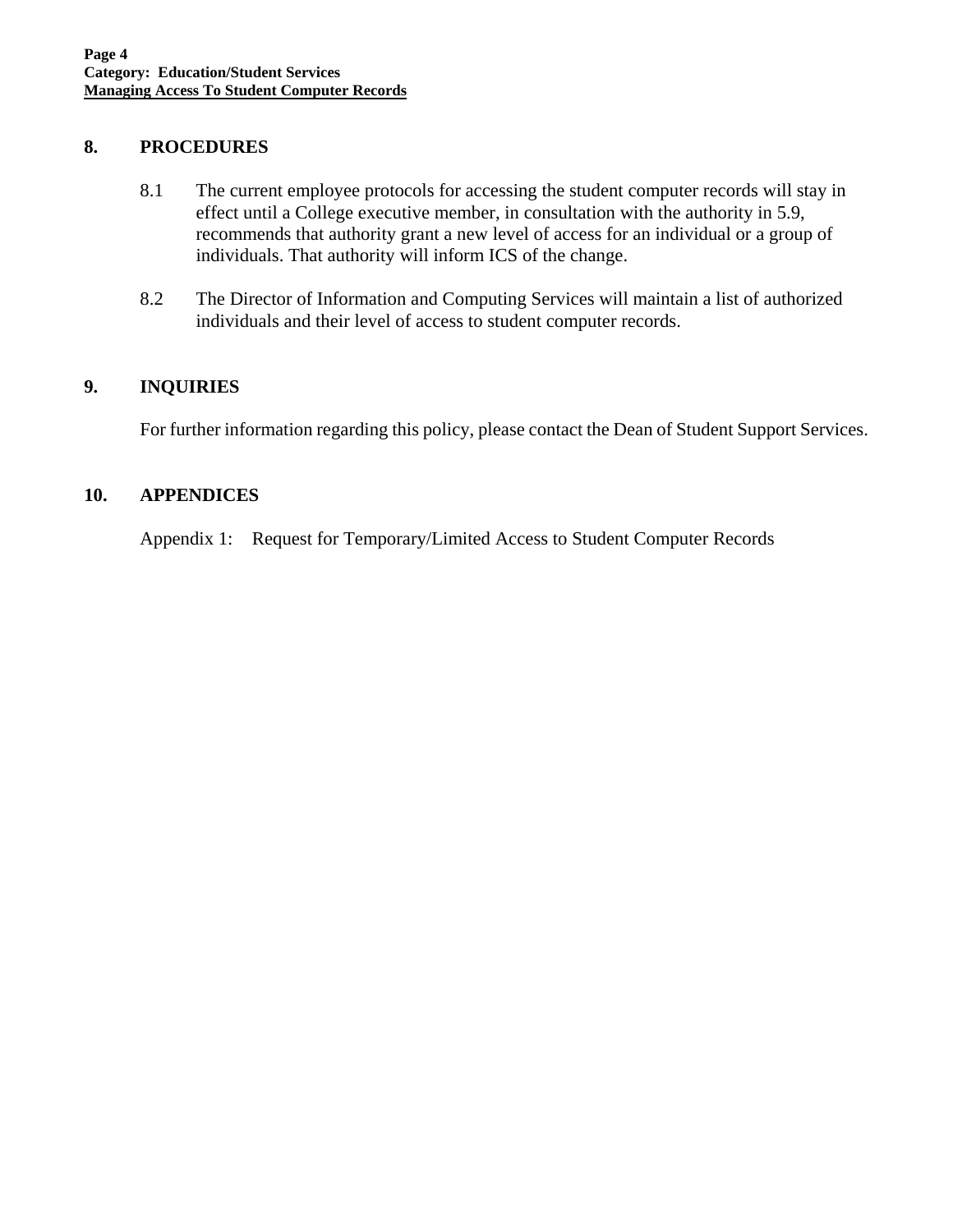### **APPENDIX 1**

## **Request for Temporary/Limited Access to Student Computer Records (2 pages)**

- 1. REQUESTS regarding Regular Studies student information must be submitted to the Registrar.
- 2. REQUESTS regarding Continuing Studies student information must be submitted to the Manager, Administrative Services, Continuing Studies.

| Surname | <b>First Name</b>                                                        | Middle Name(s)                                                                                                                                                                                                                                                                                                                                                                                                                                                                                                                             |  |
|---------|--------------------------------------------------------------------------|--------------------------------------------------------------------------------------------------------------------------------------------------------------------------------------------------------------------------------------------------------------------------------------------------------------------------------------------------------------------------------------------------------------------------------------------------------------------------------------------------------------------------------------------|--|
|         |                                                                          |                                                                                                                                                                                                                                                                                                                                                                                                                                                                                                                                            |  |
|         |                                                                          |                                                                                                                                                                                                                                                                                                                                                                                                                                                                                                                                            |  |
|         |                                                                          |                                                                                                                                                                                                                                                                                                                                                                                                                                                                                                                                            |  |
|         |                                                                          |                                                                                                                                                                                                                                                                                                                                                                                                                                                                                                                                            |  |
|         |                                                                          |                                                                                                                                                                                                                                                                                                                                                                                                                                                                                                                                            |  |
|         | Specific Student Records requested or nature/degree of access requested: |                                                                                                                                                                                                                                                                                                                                                                                                                                                                                                                                            |  |
|         |                                                                          | ,我们也不能在这里的人,我们也不能在这里的人,我们也不能在这里的人,我们也不能在这里的人,我们也不能在这里的人,我们也不能在这里的人,我们也不能在这里的人,我们也                                                                                                                                                                                                                                                                                                                                                                                                                                                          |  |
|         |                                                                          | ,我们也不能在这里的人,我们也不能在这里的人,我们也不能在这里的人,我们也不能在这里的人,我们也不能在这里的人,我们也不能在这里的人,我们也不能在这里的人,我们也                                                                                                                                                                                                                                                                                                                                                                                                                                                          |  |
|         | Specific purpose for which the information/access is required:           |                                                                                                                                                                                                                                                                                                                                                                                                                                                                                                                                            |  |
|         |                                                                          | I agree to abide by all College policies and have read and understood the Managing Access to Student<br>Computer Records Policy, which governs the use of this information. (Please retain the attached policy for<br>your own reference). I understand that any violation of the policy, will at the least, result in the immediate<br>cancellation of access privileges. Access to Student Computer Records is granted to specific users and is not<br>transferable. In other words, you may not let someone else "borrow" your account. |  |
|         |                                                                          |                                                                                                                                                                                                                                                                                                                                                                                                                                                                                                                                            |  |